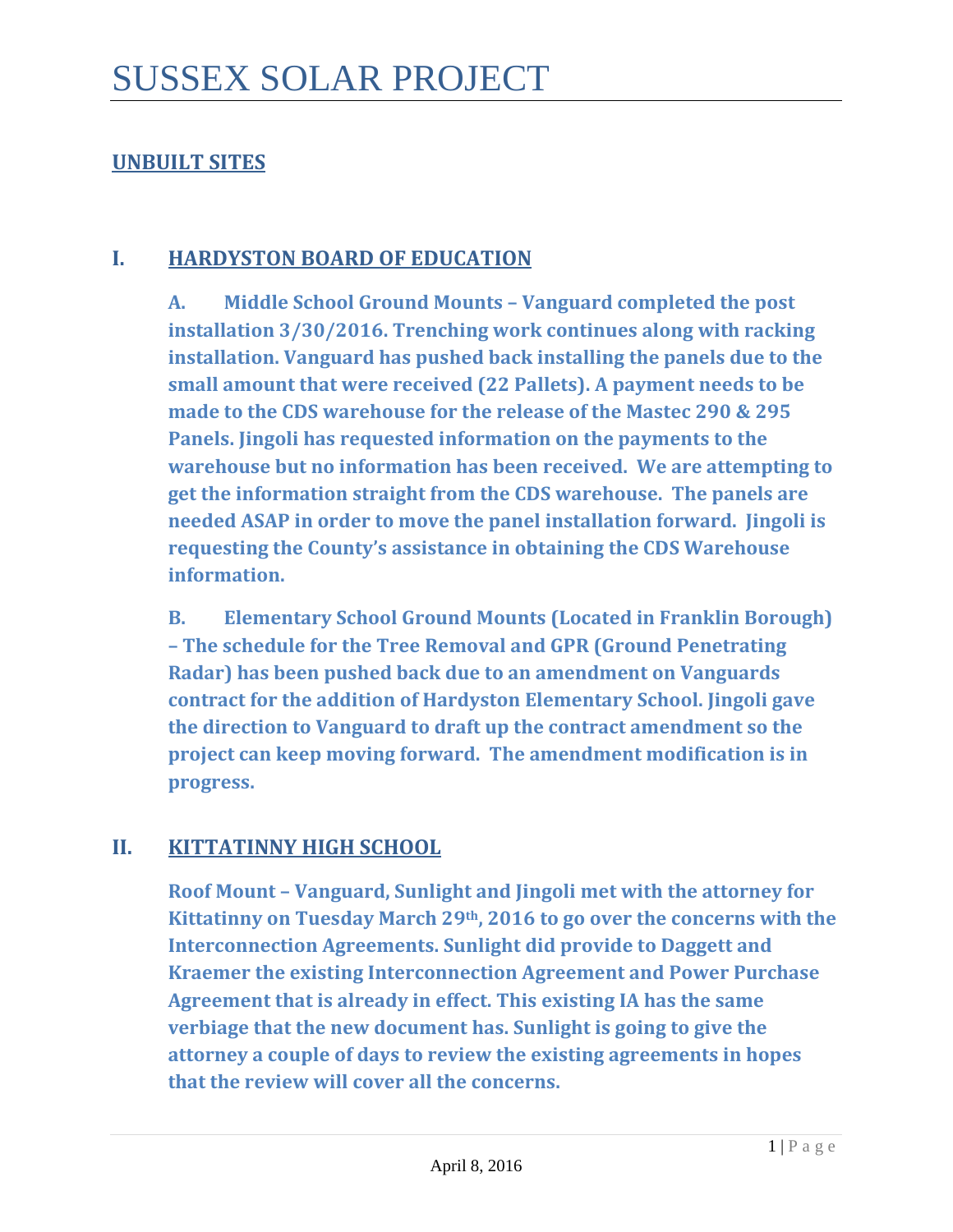# SUSSEX SOLAR PROJECT

## **III. SPARTA BOARD OF EDUCATION**

**Middle School Ground Mounts – Vanguard received note that the Interconnection Agreement amendments will not be discussed until April 11th, 2016 at the Sparta Committee meeting. If it is amendable, Sparta will then present the option to the full board on April 25th, 2016 authorizing the execution of the Interconnection Agreement. Jingoli is going to reach out to Sparta to see if it would be beneficial if the team attends the committee meeting and/or the board meeting to answer any questions. Vanguard did receive the comments from the zoning official on 3/21/2016. Zoning is requesting that additional landscaping is to be added as well as the trees that are being used to block the view of the solar array. Vanguard provided a price for the additional landscaping that zoning is requesting, the total came to \$17,305.00.**

**Material is scheduled to be shipped on May 2 to the site. If the permits are not in hand yet, Jingoli has offered to store the material at our shop rather than push back the delivery date. Material storage by Jingoli will be at no cost to the project.**

## **IV. SUSSEX VO-TECH**

**A. Ground Mounts – Interconnection agreement and Soil Conservation District has been approved. The zoning review has been complete with no comments. The construction permits are currently in review with the building department. Jingoli spoke to the Building Department this week and they stated the plans are still in review and the permits should be issued shortly. GPR Scan and layout has been scheduled to begin on April 14. Jingoli will be contacting the school personnel to schedule a pre-construction meeting.**

**B. Roof Mount – Construction permits are currently in review with the building department. The review of these permits should be complete within the next week. Vanguard does not foresee any delays in getting these permits.**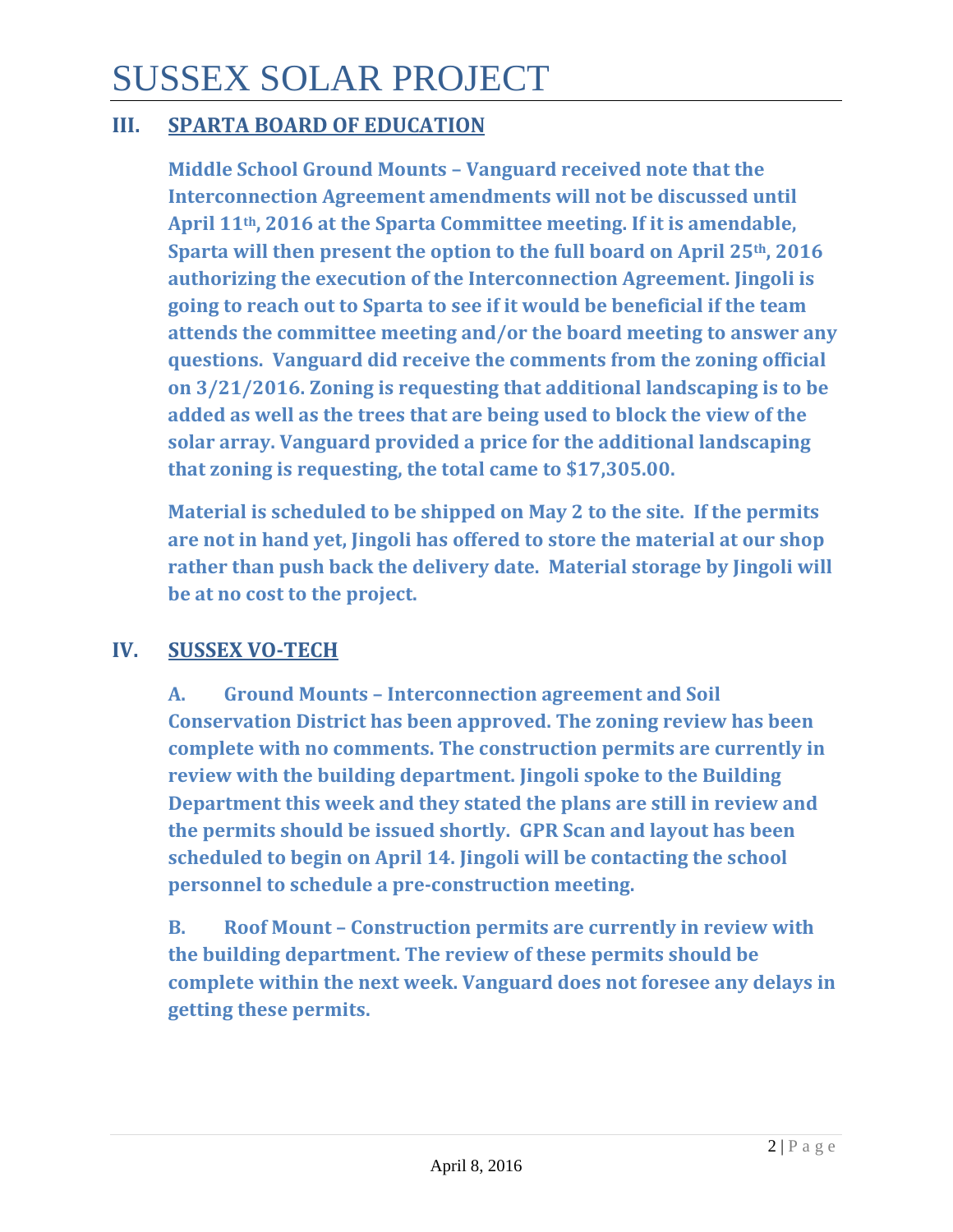# **Alternate Sites for the Sparta High School Allocation:**

### **Valley Road School Roof Mount**

• **Vanguard, Jingoli, and Sunlight presented to the Board March 16th, 2016 to go over the solar project. The Board seemed interested and stated they would have a resolution on if they will be proceeding with the project or not. Vanguard did receive some additional questions regarding the project and has provided answers. As of 4/1/2016, no update has been provided from the school.** 

#### **Sussex County Municipal Utilities Authority**

• **This project was scheduled be discussed on April 6th, 2016 at the Board of Commissioners meeting. The team is reaching out to Tom Varro to obtain an status on the meeting.**